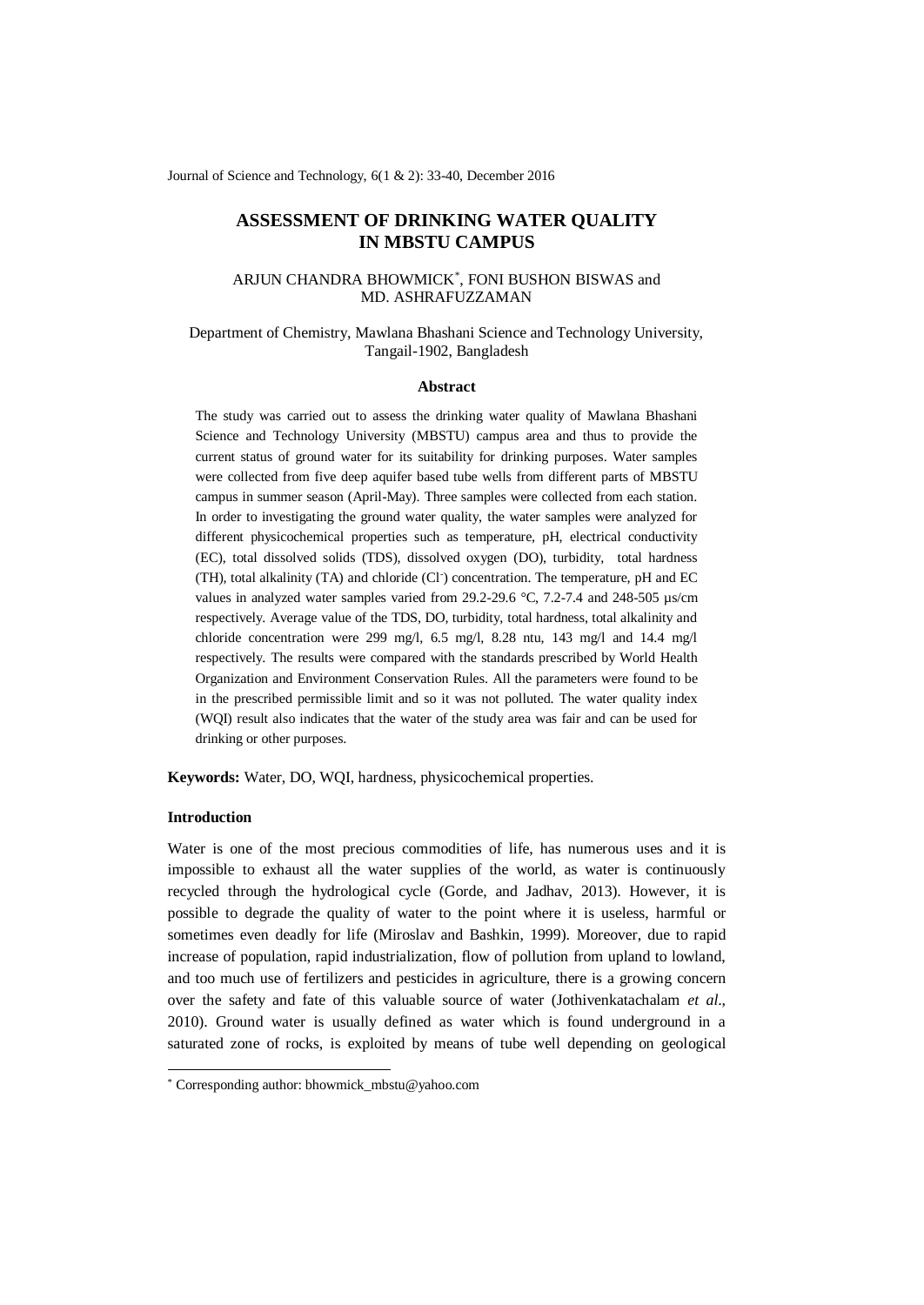constitution of the soil in different regions where the depth is usually varies from 50 to 500 m (Reshma and Prakasma, 2007). If water is used for drinking, it should be potable nature that means, water must be consumed in desired amount without creating adverse effect on health where nutrients, suspended matters and chemicals are responsible for such pollution (Jiban *et al*., 2009).

Bangladesh is largely dependent on groundwater (GW) source for drinking, irrigation and other purposes. About 90% of drinking water and almost 75% of irrigation water in Bangladesh are supplied from GW source (Mridha *et al*., 1996; Shahid *et al*., 2006). According to UNDP, there are three GW systems in Bangladesh: upper shallow unconfined aquifer, middle confined aquifer (also known as main aquifer) and deep confined aquifer. However, the uppermost shallow aquifer is extensively used for extraction of water for drinking and irrigation purposes almost all over the country (Shahid *et al*., 2006). At present, groundwater of Bangladesh is being contaminated widely. Heavy metals which are most harmful among these chemicals are present trace in amount can cause harmful impact on human health (Hatje *et al*., 2016). Polluted drinking water cause many diseases as diarrhea, vomitting, gastroenteritis, dysentery, kidney problems etc. (Memon *et al*., 2011). According to WHO (2006), about 80% of all the diseases in human beings are caused by water and the resulting death toll is as much as 10 million per year (Kavitha and Elangovan, 2010). The proportion of waterborne disease outbreaks are associating with the water supply systems and it has been increasing over the years (Moe and Rheingans, 2006). Once the groundwater is contaminated, its quality cannot be restored back easily and hence, water quality index (Tagy, 2013; Shivasharanappa, 2011) is one of the most effective tools to communicate information on the quality of water to the concerned citizens and policy makers.

Thus, it becomes an important parameter for the assessment and management of groundwater (Kumar and Kumar, 2013). The greater part of the soluble constituents in ground water comes from soluble minerals in soils and sedimentary rocks. Another common constituent is chloride ion which is derived from intruded sea water and sewage wastages. The MBSTU campus is an important educational institution at Tangail district in Bangladesh and about seven thousand students are studying here from different districts of Bangladesh. Hence the main objective of the study was to assess the drinking water quality by determining the physicochemical parameters of ground water of MBSTU campus.

# **Materials and Methods**

#### *Study Area*

The Mawlana Bhashani Science and Technology University (MBSTU) is government financed public university at Tangail district in Bangladesh. The campus is situated at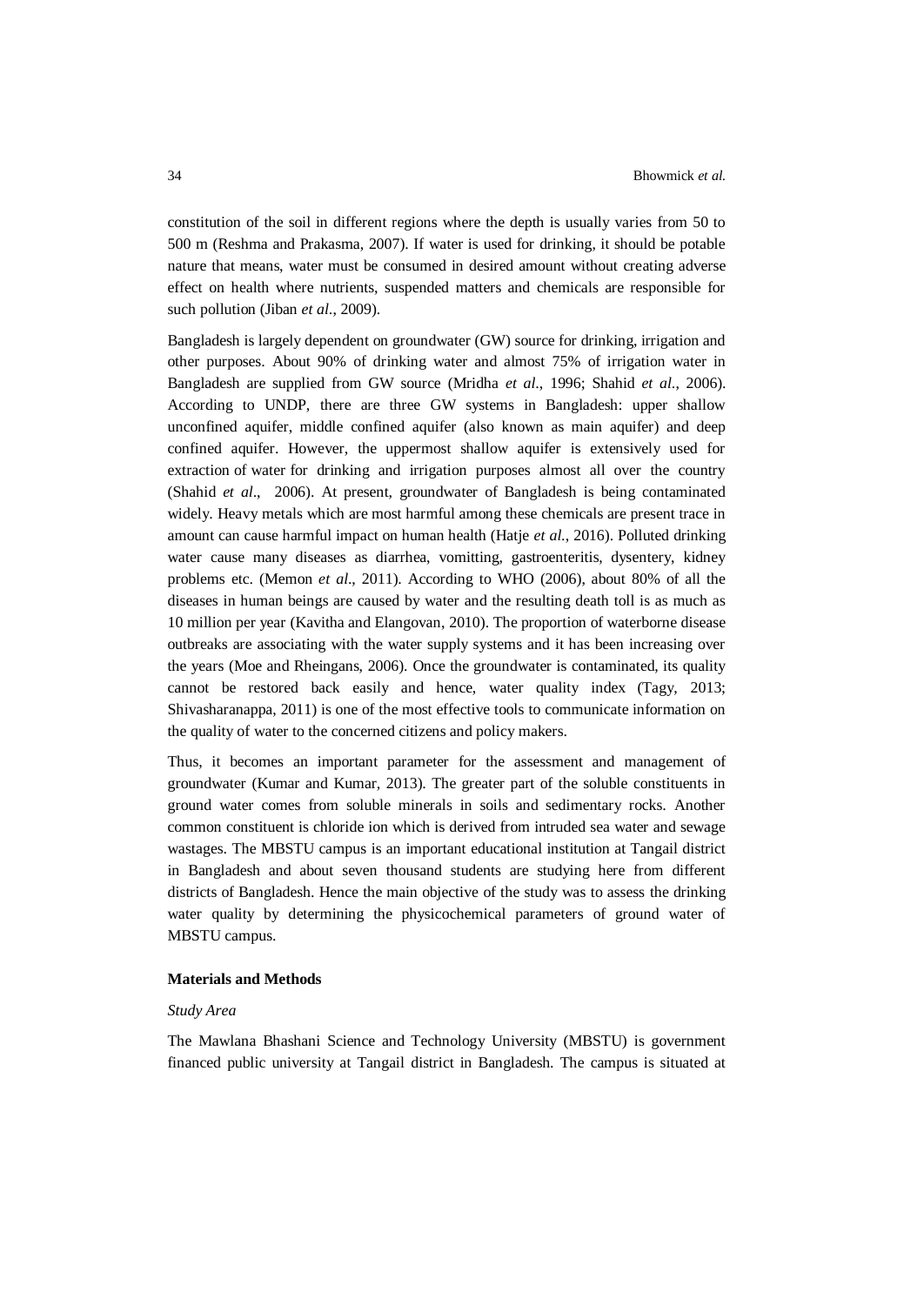Santosh, which is in the southwestern part of Tangail district in Bangladesh. The campus occupies almost about 57.95 acres  $(234515.325 \text{ m}^2)$  of land.

#### *Sample Collection*

Drinking water samples were collected from five sampling stations in summer season (April-May). The sampling stations were New Academic Building (Station-1), Bangabandhu Sheikh Mujibur Rahman Hall (Station-2), Shahid Janani Jahanara Imam Hall (Station-3), Cafeteria (Station-4) and Shahid Ziaur Rahman Hall (Station-5). Three samples were collected from each station. Samples were collected by plastic bottles with double stoppers and those were sealed immediately to avoid exposure of air (Clesceri *et al*., 1989). Before sampling, the bottles were cleaned and washed with detergent solution and treated with  $5\%$  HNO<sub>3</sub> over night. The bottles were finally rinsed with deionized water and dried. The sampling containers were labeled including its spot name, identification number, date and time. All tests were completed as early as possible since the stored sample water could precipitate and that would give erroneous result.

### *Sample Analysis*

The water samples were analyzed at the Research Laboratory of Department of Chemistry, Mawlana Bhashani Science and Technology University, Tangail, Bangladesh. The physicochemical properties of drinking water such as temperature and pH were determined by the thermometer and digital pH meter (Model: Adwa, range: -2 to 16, Hungary) respectively. Buffer solution of pH 7.0 was used to calibrate the digital pH meter. The electrical conductivity (EC) was measured by a digital conductivity meter (HANNA, HI 8633, HI 8733-HI 8734, India) and total dissolved solids (TDS) of all the samples were determined electrometrically by the digital TDS meter (Model: HANNA HI 8734, Germany). The dissolved oxygen (DO) of the water samples were determined by DO meter (Model: D 5509, Auto Cal., Taiwan). Total alkalinity was measured by titration method with 0.1 N HCl after addition 1-2 drops of methyl-orange indicator. The hardness was determined by using standard procedure (Bassett et al., 1978). The chloride ion concentration was determined by titration using Volhard's method and turbidity was measured by using a turbidity meter. Gravimetrically AgCl (mg) was estimated by filtering the precipitates which was formed during determination of chloride by Volhard's method and we followed the standard procedure (Bassett *et al*., 1978). The assessed water quality parameters were compared with WHO (2006) and Bangladesh Drinking Water Standards ECR (1997).

### *Water Quality Index (WQI)*

Water Quality Index (WQI) (Shivasharanappa, 2011) is basically a mathematical means of calculating a single value from multiple test results and the index result represents the level of water quality in a given water source. To determine the WQI, normally the following nine water quality parameters are measured: [Biochemical Oxygen Demand](http://www.pathfinderscience.net/stream/forms/WQI_BOD.pdf)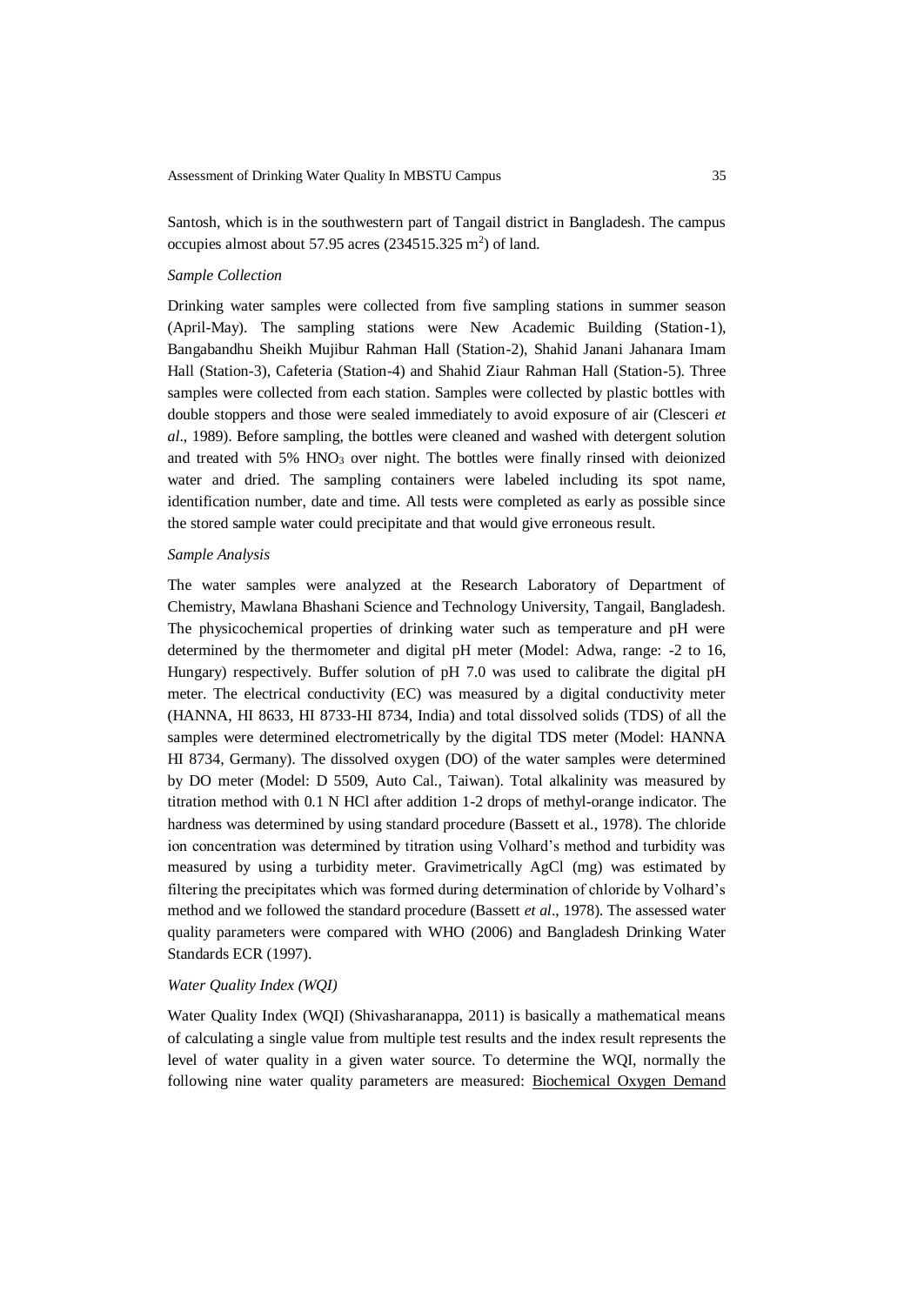[\(BOD\),](http://www.pathfinderscience.net/stream/forms/WQI_BOD.pdf) [Dissolved Oxygen,](http://www.pathfinderscience.net/stream/forms/WQI_DO.pdf) [pH,](http://www.pathfinderscience.net/stream/forms/WQI_pH.pdf) Temperature, [Total Dissolved Solids,](http://www.pathfinderscience.net/stream/forms/WQI_DS.pdf) [Turbidity.](http://www.pathfinderscience.net/stream/forms/WQI_Turb.pdf) When the water is not severely polluted such as for drinking water, BOD is not essential for the determination of WQI. Hence, in this study BOD was not measured.

Hence, Water Quality Index,  $WQI = \frac{\sum m_i}{\sum_{i=1}^{N} P_i}$  $\sum Wi$   $\times$ *Wi Wi Qi*

Where**,**

 $Q_i$  = Quality rating for the parameter,  $\sum_{i=1} w_i$  = *n*  $\sum_{i=1}^{n} w_i = 1$ ,  $W_i$  = weight of the i<sup>th</sup> parameter, such that,  $n =$  number of parameters. This WQI value give the quality of the water and by the Canadian Water Quality Index (CWQI) defines ranges for each: Poor (0−44), Marginal (45−64), Fair (65−79), Good (80-88), Very Good (89−94) and Excellent (95−100).

### **Results and Discussion**

*Color and odor of the water*: Water usually think a colorless liquid however it possesses some level of color. All the water samples were colorless and odorless except Station-1. Water sample of Station-1 was reddish in color and was slight odor.

*Temperature*: Temperature is an important physical parameter for determining the quality of water. The water temperature was found 29.2-29.6 °C (Table 1) and it was acceptable to drinking according to the ECR (Table 2).

*Hydrogen ion activity (pH)*: The pH is a term used to express the intensity of acidic or alkaline conditions. It is the expression of hydrogen ion concentration, more precisely, the hydrogen ion activity. It is an important parameter in assessing the water quality. In general, water with a pH of 7.0 is considered neutral while lower of it referred acidic and a pH greater than 7.0 known as basic. It is noticed that water with low pH is tend to be toxic and with high degree of pH it is turned into bitter taste. According to WHO and ECR standards pH of water should be 6.5 to 8.5. The analyzed pH value in water samples varied from 7.2 to 7.42 with average value of 7.3 (Table 1). Hence, in study areas the pH values were not exceeded the standard limit (Table 2) however these were falling in basic or alkaline range.

*Electrical conductivity (EC)*: Pure water is not a good conductor of electric current rather a good insulator. Increase in ions concentration enhances the electrical conductivity of water. Generally, the amount of dissolved solids in water determines the electrical conductivity. Electrical conductivity (EC) is actually measures the ionic process of a solution that enables it to transmit current. According to WHO and ECR standard electrical conductivity value should not exceeded 1000 µs/cm. EC of the collected samples was ranged from 248 to 505 µs/cm and the average value was 377 µs/cm (Table 1). The highest value 505 µs/cm was in Station-5 and the lowest value 248 µs/cm was in Station-2 (Table 1). Since the average value (377 µs/cm) was not exceeded the WHO and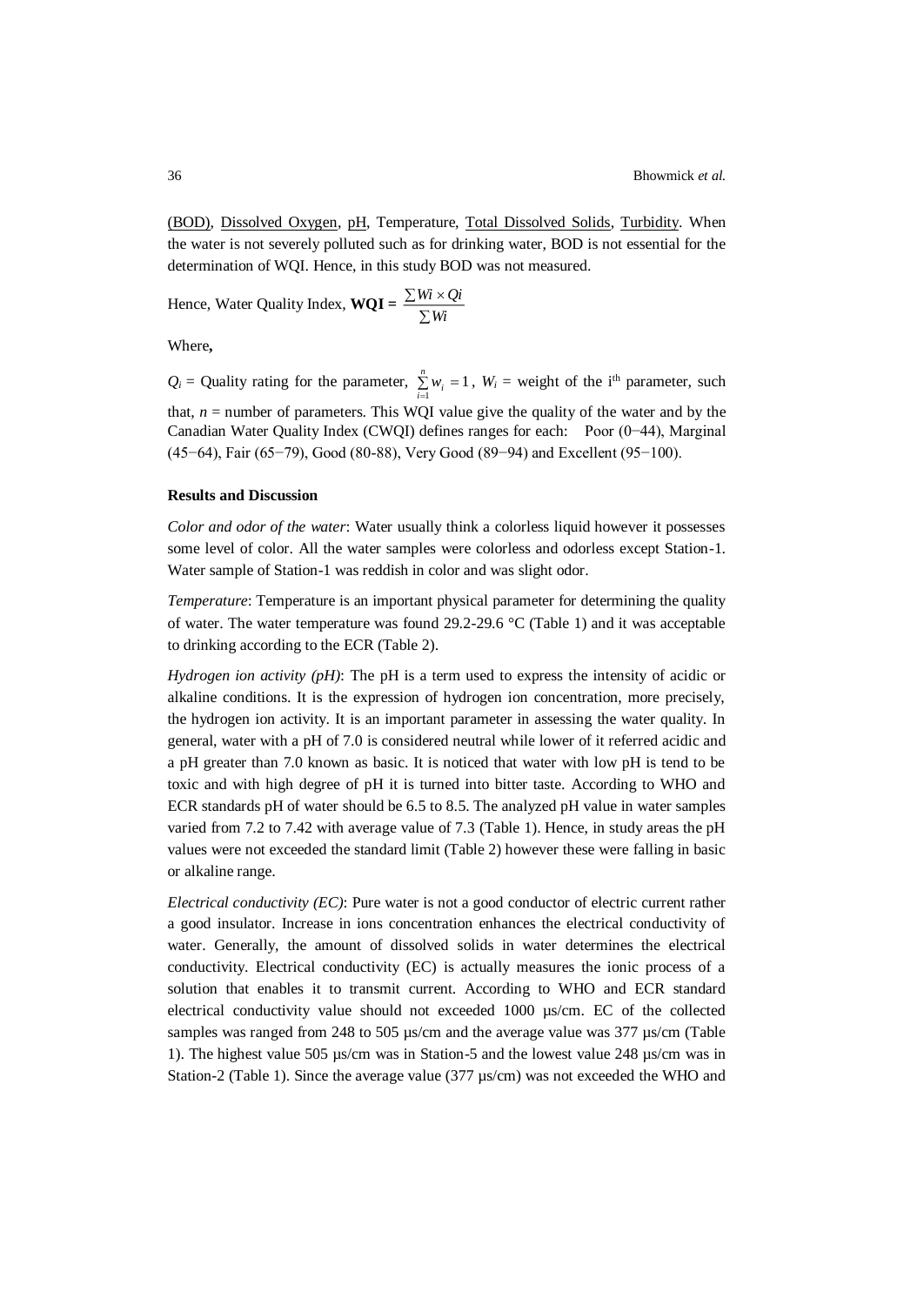ECR standards (Table 2) so the water was good for drinking purpose on the basis of electrical conductivity.

*Total dissolved solids (TDS)*: Water has the ability to dissolve a wide range of inorganic and some organic minerals or salts such as potassium, calcium, sodium, bicarbonates, chlorides, magnesium, sulfates etc. These minerals produced un-wanted taste and diluted color in appearance of water. There is no agreement have been developed on negative or positive effects of water that exceeds the WHO standard limit of 1000 mg/l. TDS in drinking water is originates many ways from sewage to urban industrial wastewater etc. Therefore, TDS test is considered a sign to determine the general quality of the water. The range of TDS of analyzed water samples varied between 189 to 406 mg/l as shown in Table 1. The highest (406 mg/l) and lowest (189 mg/l) TDS values were observed at Station-5 and Station-2 respectively. Hence, the range (Table 2) was acceptable and concentration of TDS is not harmful.

|  |  | Table 1. Physicochemical analysis of drinking water in MBSTU campus |
|--|--|---------------------------------------------------------------------|
|--|--|---------------------------------------------------------------------|

| <b>Parameters</b>         | <b>Sampling Stations</b> |                  |           |                  | Average          |        |
|---------------------------|--------------------------|------------------|-----------|------------------|------------------|--------|
|                           | <b>Station-1</b>         | <b>Station-2</b> | Station-3 | <b>Station-4</b> | <b>Station-5</b> | Values |
| Temperature $(^{\circ}C)$ | 29.6                     | 29.2             | 29.2      | 29.6             | 29.4             | 29.4   |
| pH                        | 7.2                      | 7.3              | 7.4       | 7.3              | 7.4              | 7.3    |
| $EC$ ( $\mu s/cm$ )       | 445                      | 248              | 384       | 302              | 505              | 377    |
| $TDS$ (mg/l)              | 362                      | 189              | 294       | 241              | 406              | 299    |
| DO(mg/l)                  | 7.5                      | 5.3              | 7.4       | 5.3              | 6.8              | 6.5    |
| Turbidity (ntu)           | 8.52                     | 7.80             | 8.60      | 7.60             | 8.9              | 8.28   |
| Total hardness (mg/l)     | 200                      | 188              | 184       | 180              | 172              | 185    |
| Temporary hardness (mg/l) | 30                       | 42               | 84        | 100              | 82               | 68     |
| Permanent hardness (mg/l) | 170                      | 146              | 100       | 80               | 90               | 117    |
| Total alkalinity (mg/l)   | 172                      | 91               | 140       | 118              | 192              | 143    |
| Chloride (mg/l)           | 13.7                     | 14.4             | 15.6      | 15.3             | 13.1             | 14.4   |
| $AgCl$ (mg/l)             | 160                      | 170              | 174       | 172              | 152              | 166    |

*Dissolved oxygen (DO)*: Dissolved oxygen (DO) is an important drinking water quality parameter. In the present study, the average DO concentration was found 6.46 mg/l, where highest  $(7.5 \text{ mg/l})$  was at Station-1 and lowest  $(5.3 \text{ mg/l})$  was at Station-2 and Station-4 (Table 1). According to WHO and ECR standards DO concentration should not below 5 mg/l and 6 mg/l respectively. Since the study value exceeded the minimum requirement so the water was good for drinking.

*Turbidity*: The average turbidity of the analyzed samples was 8.28 ntu with highest value 8.9 ntu for Station-5 and lowest 7.6 ntu for Station-4. The average value was within the standard limit prescribed by WHO and ECR (Table 2).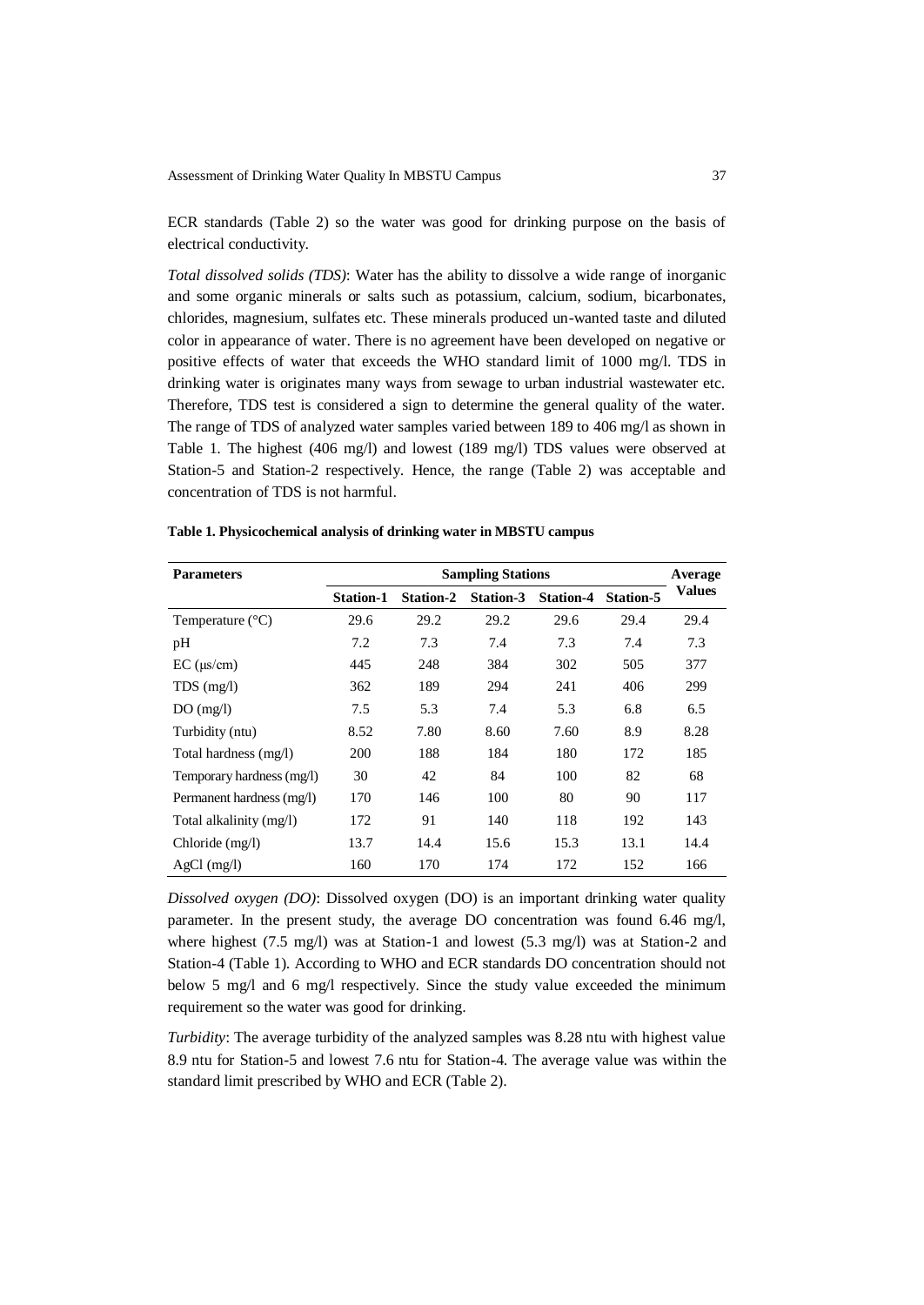*Total hardness (TH)*: Hard water is characterized with high mineral contents that are usually not harmful for humans. In ground water hardness is mainly contributed by bicarbonates, carbonates, sulphates and chlorides of calcium and magnesium. So, the principal hardness causing ions are calcium and magnesium. According to WHO and ECR standards, the acceptable limit of total hardness is 300 mg/l and 200-500 mg/l respectively. In present study area, total hardness was ranged from 172 to 200 mg/l (Table 1). These results clear, that hardness of water was according to standard values (Table 2) and it was not harmful for local inhabitants. Temporary hardness can be removed by boiling and the lowest value (30 mg/l) was detected in Station-1 and highest (100 mg/l) value was in Station-4 while the rest of other values were 42, 84 and 82 mg/l in Station-2, Station-3 and Station-5 respectively. Permanent hardness cannot be removed by heating and these values are shown in Table 1.

*Total alkalinity*: Alkalinity is the presence of one or more ions in water including hydroxides, carbonates and bicarbonates. It can be defined as the capacity to neutralize acid. Moderate concentration of alkalinity is desirable in most water supplies to stable the corrosive effects of acidity. However, excessive quantities may cause a number of problems. The WHO and ECR standards tell the alkalinity only in terms of total dissolved solids (TDS) of 500 mg/l. In study area, results show that alkalinity was varied from 91-192 mg/l (Table 1). Thus, these values were under the permissible limit of WHO and ECR standards (Table 2) and may not caused health related problems.

| <b>Parameters</b>         |                      | <b>Standards</b> |                   |  |
|---------------------------|----------------------|------------------|-------------------|--|
|                           | <b>Present Study</b> | WHO (2006)       | <b>ECR (1997)</b> |  |
| Temperature $(^{\circ}C)$ | 29.4                 |                  | $20 - 30$         |  |
| pH                        | 7.3                  | $6.5 - 8.5$      | $6.5 - 8.5$       |  |
| $EC$ ( $\mu s/cm$ )       | 377                  | 500-1000         | 1000              |  |
| $TDS$ (mg/l)              | 299                  | 1000             | 1000              |  |
| DO(mg/l)                  | 6.5                  | 5.0              | 6.0               |  |
| Turbidity (ntu)           | 8.28                 | $5-10$           | 10                |  |
| Total hardness (mg/l)     | 185                  | 300              | 200-500           |  |
| Total alkalinity (mg/l)   | 143                  | 500              | 500               |  |
| Chloride (mg/l)           | 14.4                 | 250              | 600               |  |
| $AgCl$ (mg/l)             | 166                  |                  |                   |  |

**Table 2. Comparison of physicochemical parameters of drinking water of MBSTU campus with standards**

*Chloride (Cl- )*: According to WHO standards, concentration of chloride should not exceed 250 mg/l but according to ECR standards, should not exceeded 600 mg/l. In study area the chloride concentration was ranged from 13.1 to 15.6 mg/l with average value of 14.4 mg/l. Thus, all the samples had lower concentration of chloride compared to standards (Table 2).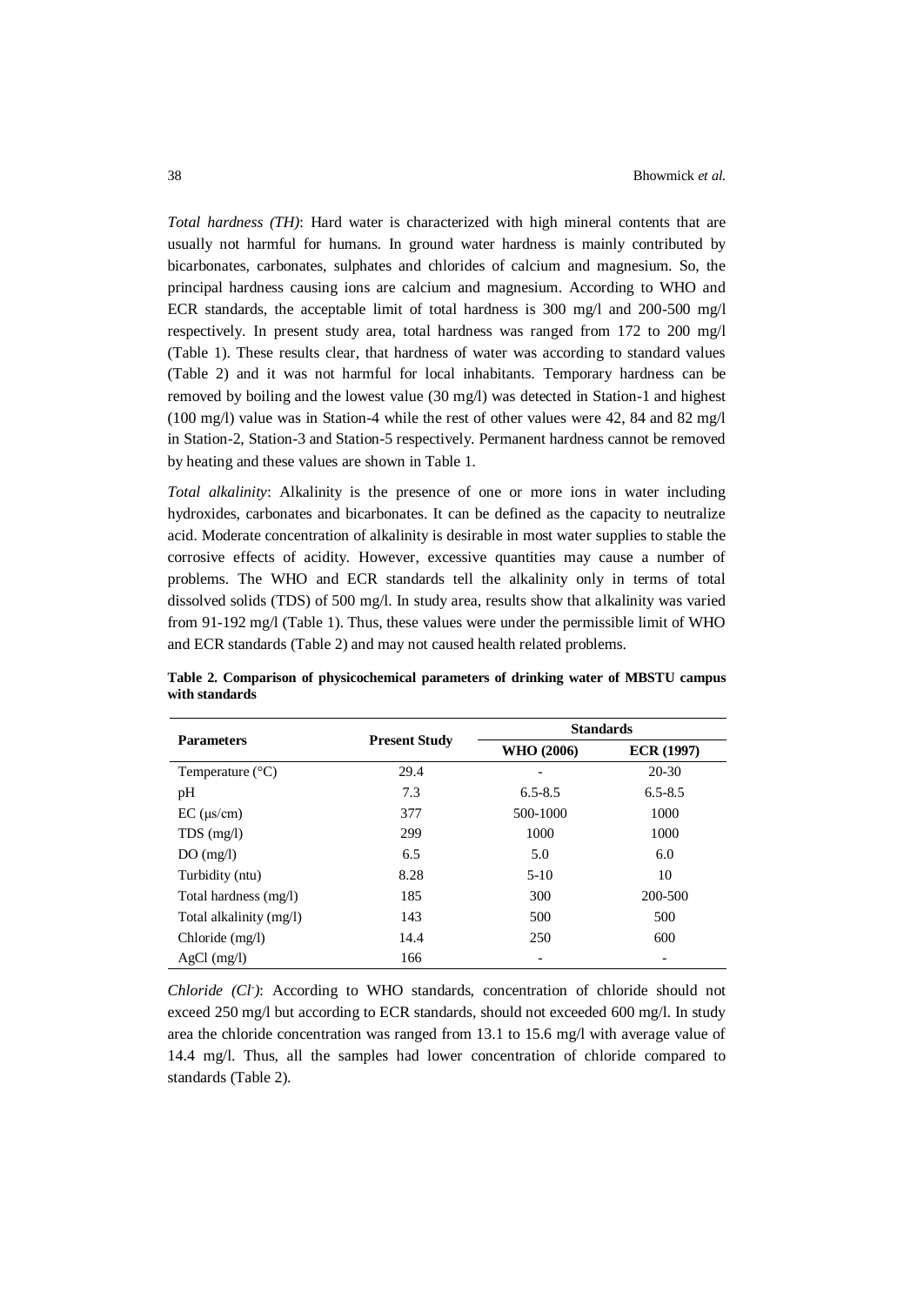The Water Quality Index (WQI) of MBSTU drinking water is shown in Table 3 and the WQI value of MBSTU drinking water was found 71.26 and the WQI is indicating that the MBSTU water was fair.

| <b>Parameters</b>          | Average<br>value | O value<br>$(Q_i)$ | Weight<br>factor $(W_i)$ | <b>Parameter index</b><br>$(W_i \times Q_i)$                                           |  |
|----------------------------|------------------|--------------------|--------------------------|----------------------------------------------------------------------------------------|--|
| Temperature $(^{\circ}C)$  | 29.4             | 8.82               | 0.10                     | 0.88                                                                                   |  |
| pH                         | 7.3              | 92                 | 0.11                     | 10.12                                                                                  |  |
| $TDS$ (mg/l)               | 299              | 58                 | 0.07                     | 4.06                                                                                   |  |
| DO(mg/l)                   | 6.5              | 95                 | 0.17                     | 16.15                                                                                  |  |
| Turbidity (ntu)            | 8.28             | 82                 | 0.08                     | 6.56                                                                                   |  |
| Totals                     |                  |                    |                          | $\Sigma$ W <sub>i</sub> = 0.53 $\Sigma$ W <sub>i</sub> $\times$ Q <sub>i</sub> = 37.77 |  |
| Water quality index (WQI): |                  |                    |                          | $\sum W_i \times Q_i = 37.77$<br>0.53<br>$\sum W_i$                                    |  |
| <b>Ouality rating</b>      |                  |                    |                          | $= 71.26$<br>Fair                                                                      |  |

**Table 3. Data for the MBSTU Water Quality Index**

## **Conclusion**

In this study characterization of the physicochemical parameters of ground water from five tube wells at different Stations in MBSTU campus area was carried out. To assess the quality of drinking water each parameter was compared with the standard desirable limits prescribed by World Health Organization (WHO, 2006) and Environment Conservation Rules (ECR, 1997). All the measured physicochemical parameters of water of MBSTU campus were in acceptable limits prescribed by the WHO and ECR. Finally, from this research it can conclude that the drinking water sources of MBSTU are not polluted and these sources are suitable for drinking and other purposes from the point of view of levels of temperature, pH, EC, TDS, DO, turbidity, total hardness, total alkalinity and chloride concentration. The Water Quality Index also indicates that the quality of MBSTU campus water was fair for drinking. Although we could not able to measure the heavy metals (As, Pb, Cd etc.) concentration in drinking water of study area due to insufficient laboratory facility but we thought that the probability of presence of heavy metals was very poor, since there was no industry or heavy metal sources near study area. So, it is suggested to carry out further research to find out the heavy metal concentrations in drinking water of MBSTU campus.

### **References**

- Bassett, J., R. C. Denney, G. H. Jeffery and J. Mendham, (1978). Vogels textbook of quantitative inorganic analysis including elemental instrumental analysis, The english language book society, The Longman Scientific and Technical, NewYork, 4<sup>th</sup> ed., 332-458 pp.
- Clesceri, L.S., A. E. Greenberg and R. R. Trussell, (1989). Standard methods for the examination of water and wastewater,  $17<sup>th</sup>$  ed. American Public Health Association, USA.